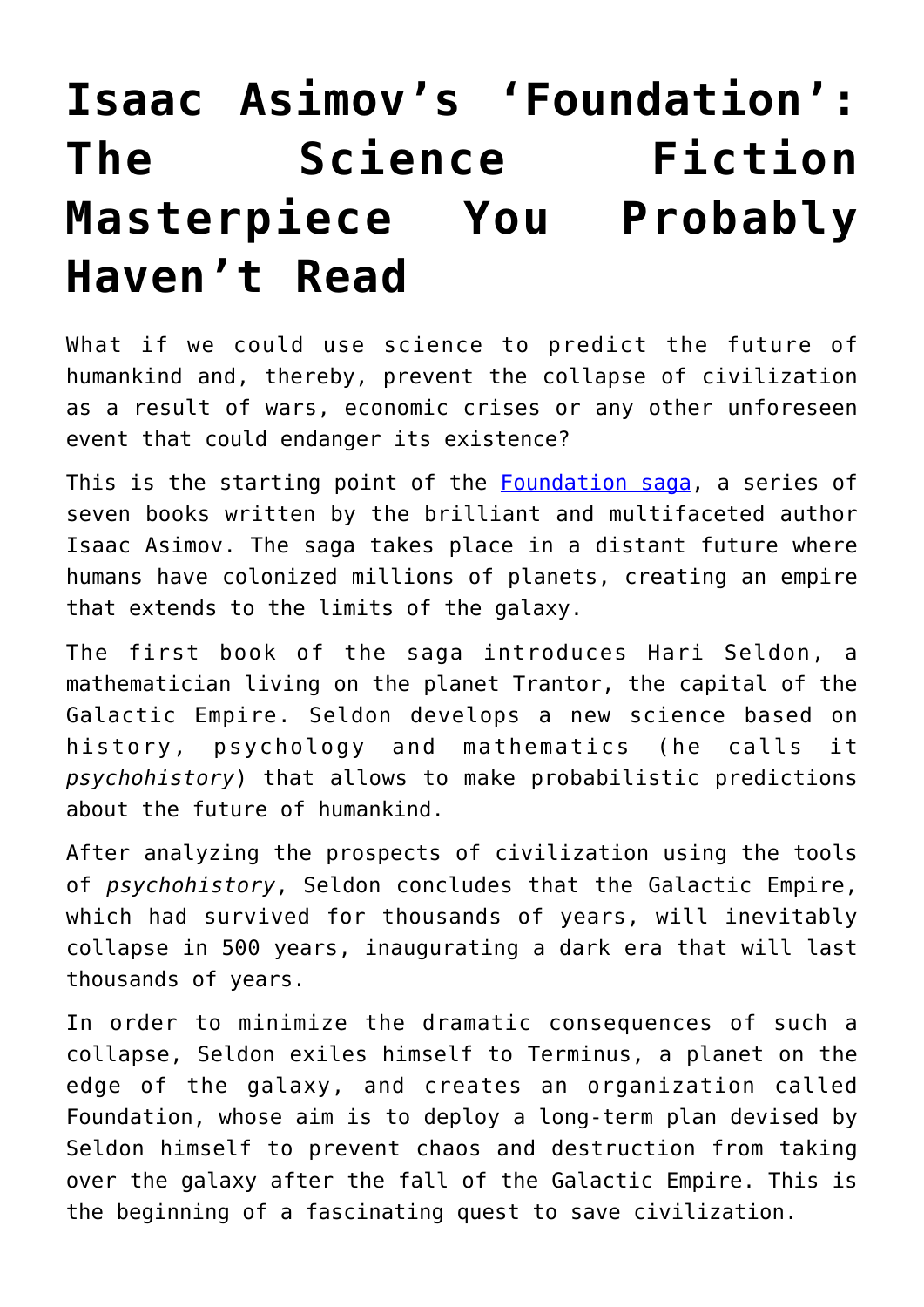The strife for power is a central theme throughout the series. Foundation moves from being the underdog (a small confederation of planets on the edge of the galaxy) to becoming the new empire Seldon had longed it to be. In contrast, the Galactic Empire moves in the opposite direction: an all-powerful entity that initiates a period of decadence, paving the way for the rise of a new empire led by the intellectual heirs of Hari Seldon.

However, political power isn't the only theme in the series, not even the main one. Idealism also plays an important role in *Foundation*. After all, the story begins as the struggle of a group of idealists to pursue their convictions against the status quo. In this sense, Hari Seldon can be seen as the Galileo of his time, trying to present his scientific theories to a world unwilling to accept them.

The exploration of the universe is also a recurrent theme in *Foundation*. The Russian-American author creates a fascinating universe that serves as a dynamic background with which the characters interact. In this respect, the first trilogy of *Foundation* can be considered the precursor of modern sciencefiction franchises like Star Wars, Doctor Who, Star Trek or, more recently, Stargate.

In addition*,* Asimov warns us against the dangers of disregarding the extreme complexity of human societies. Seldon thought *psychohistory* was infallible due to its science-based predictive power. Yet a black swan turns his plans upside down, proving the limitations of social sciences when it comes to making long-term forecasts about the future and prospects of humankind.

Finally, history is very present in the *Foundation* saga. Note, for instance, the obvious parallelisms between the Galactic Empire of Asimov's novels and the Roman Empire: a vast empire that ruled the known world for hundreds of years and collapsed, giving rise to a period of decay and darkness. After all, history was one of the three passions of Asimov,